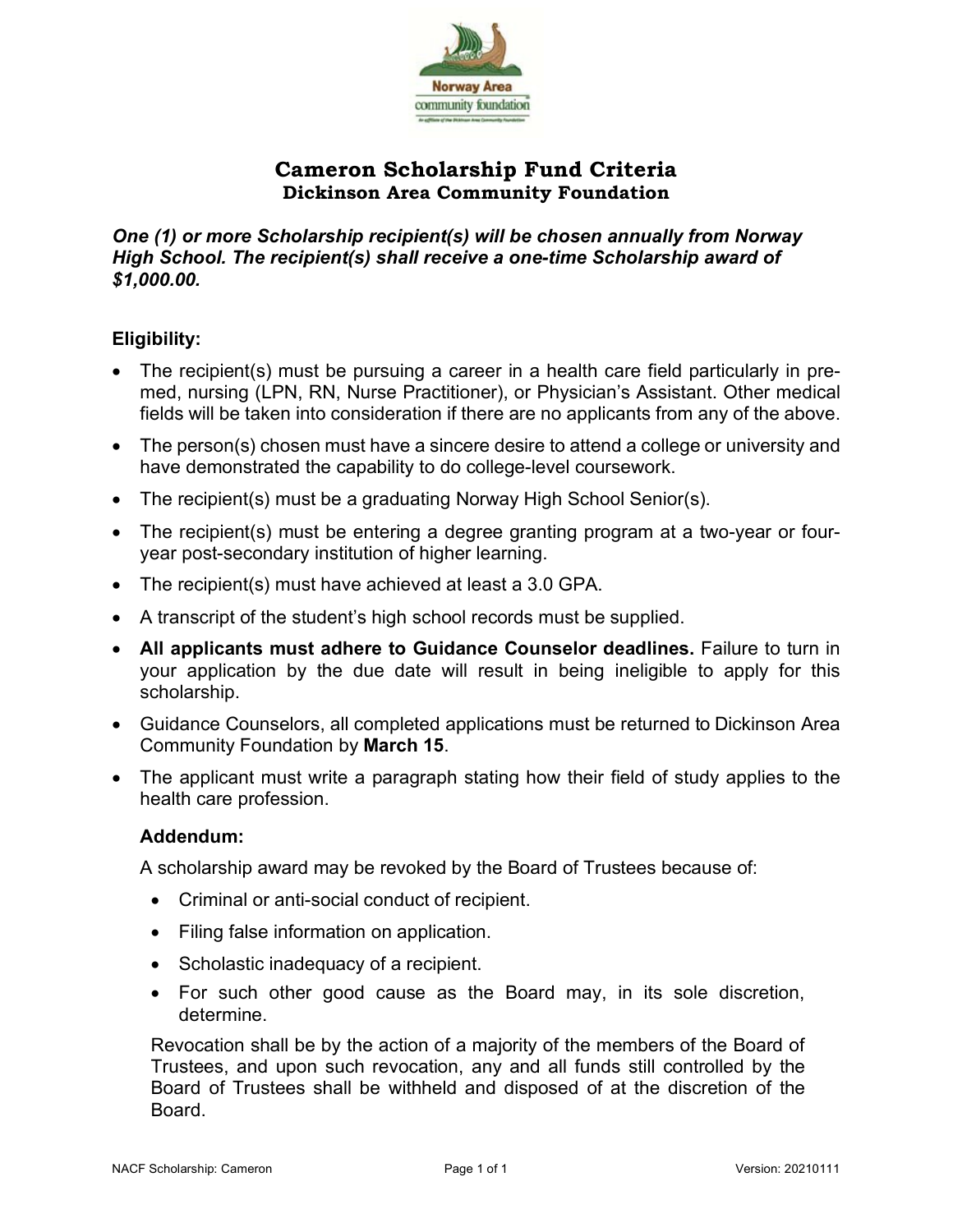

# *Cameron Scholarship* **Dickinson Area Community Foundation**

**Completed applications must be submitted by March 15th**

| <b>Date</b>                                                                                          |                                                                                                     |  |
|------------------------------------------------------------------------------------------------------|-----------------------------------------------------------------------------------------------------|--|
| <b>Full Name</b>                                                                                     |                                                                                                     |  |
| <b>Street Address</b>                                                                                |                                                                                                     |  |
| <b>City ST ZIP Code</b>                                                                              |                                                                                                     |  |
| Home & Cell Phone                                                                                    |                                                                                                     |  |
| <b>E-Mail (Required)</b>                                                                             |                                                                                                     |  |
| <b>High School Attended</b>                                                                          |                                                                                                     |  |
| <b>GPA</b>                                                                                           |                                                                                                     |  |
|                                                                                                      | In what extra-curricular activities did you participate in? (Include activities outside of school): |  |
|                                                                                                      |                                                                                                     |  |
| Did you work during the school year? No<br>If yes, how many hours/week?                              |                                                                                                     |  |
| Name of college or university you plan to attend:                                                    |                                                                                                     |  |
| Have you applied for admission?                                                                      |                                                                                                     |  |
| Have you been accepted?                                                                              |                                                                                                     |  |
| Intended field of study:                                                                             |                                                                                                     |  |
| Have you applied for other scholarships?                                                             |                                                                                                     |  |
|                                                                                                      | Have you been granted any other scholarships? If so, name of scholarships & amounts:                |  |
|                                                                                                      |                                                                                                     |  |
| Please include the following with the application:                                                   |                                                                                                     |  |
| 1.<br>High school transcripts<br>2.                                                                  | Personal statement on how your field of study applies to the health care field.                     |  |
| <b>Application Deadline</b>                                                                          |                                                                                                     |  |
| All applications need to be submitted to the guidance counselor's office by March 15 <sup>th</sup> . |                                                                                                     |  |